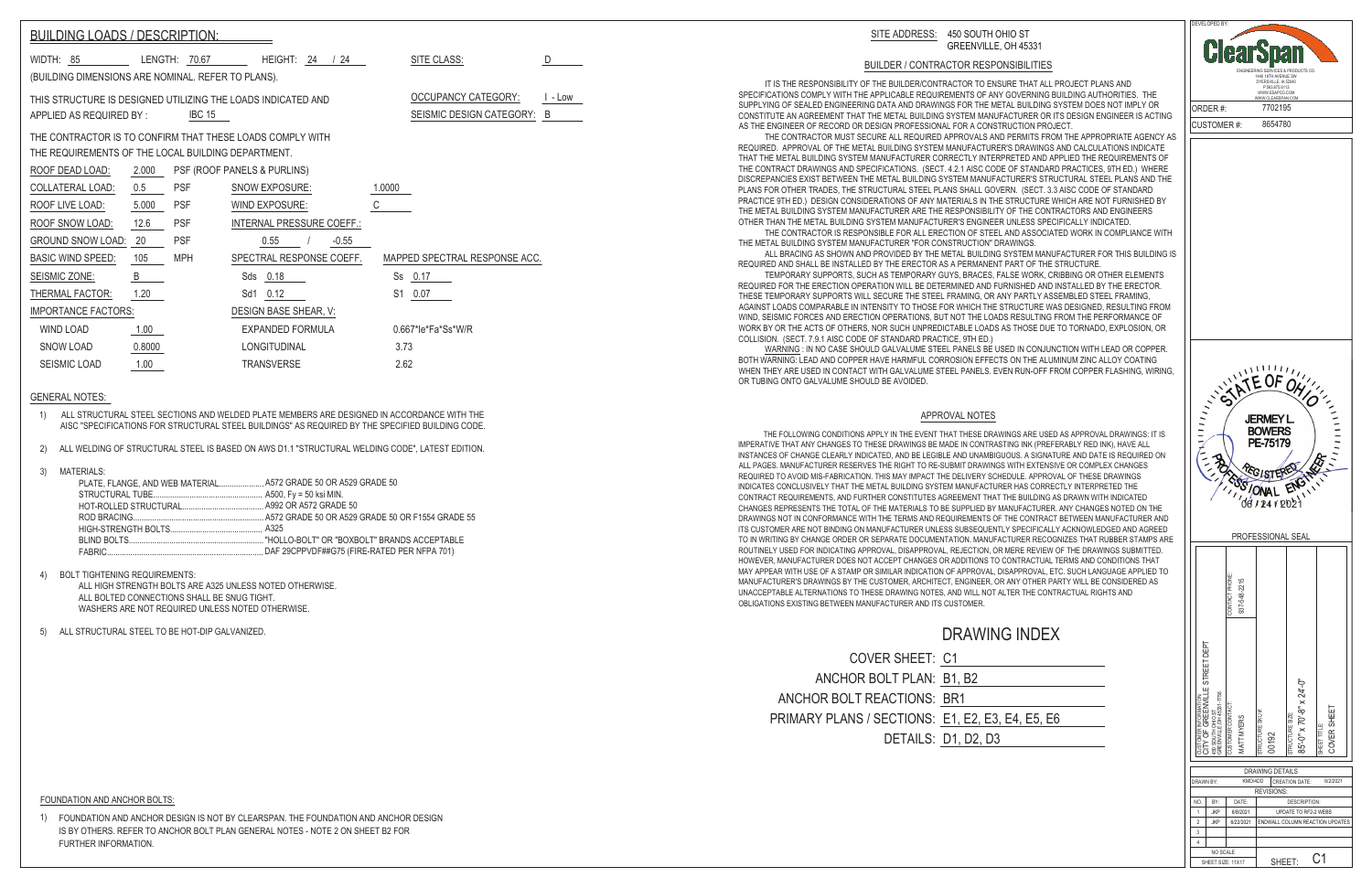| DEVELOPED BY:                                                                            |                                                                               |                                            |                                 |  |  |  |  |
|------------------------------------------------------------------------------------------|-------------------------------------------------------------------------------|--------------------------------------------|---------------------------------|--|--|--|--|
| $\hat{\mathbf{p}}$<br>I.                                                                 |                                                                               |                                            |                                 |  |  |  |  |
| ENGINEERING SERVICES & PRODUCTS CO.<br>1440 18TH AVENUE SW                               |                                                                               |                                            |                                 |  |  |  |  |
|                                                                                          | DYERSVILLE, IA 52040<br>P:563.875.6113<br>WWW.ESAPCO.COM<br>WWW.CLEARSPAN.COM |                                            |                                 |  |  |  |  |
| ORDER#:                                                                                  | 7702195                                                                       |                                            |                                 |  |  |  |  |
| <b>CUSTOMER#:</b>                                                                        | 8654780                                                                       |                                            |                                 |  |  |  |  |
|                                                                                          |                                                                               |                                            |                                 |  |  |  |  |
|                                                                                          |                                                                               |                                            |                                 |  |  |  |  |
|                                                                                          |                                                                               |                                            |                                 |  |  |  |  |
|                                                                                          |                                                                               |                                            |                                 |  |  |  |  |
|                                                                                          |                                                                               |                                            |                                 |  |  |  |  |
|                                                                                          |                                                                               |                                            |                                 |  |  |  |  |
|                                                                                          |                                                                               |                                            |                                 |  |  |  |  |
|                                                                                          |                                                                               |                                            |                                 |  |  |  |  |
|                                                                                          |                                                                               |                                            |                                 |  |  |  |  |
|                                                                                          |                                                                               |                                            |                                 |  |  |  |  |
|                                                                                          | 1 I <i>I I</i>                                                                |                                            |                                 |  |  |  |  |
|                                                                                          |                                                                               |                                            |                                 |  |  |  |  |
|                                                                                          |                                                                               |                                            |                                 |  |  |  |  |
| JERMEY                                                                                   |                                                                               |                                            |                                 |  |  |  |  |
| <b>BOWERS</b>                                                                            |                                                                               |                                            |                                 |  |  |  |  |
|                                                                                          | PE-75179                                                                      |                                            |                                 |  |  |  |  |
|                                                                                          |                                                                               |                                            |                                 |  |  |  |  |
|                                                                                          |                                                                               |                                            |                                 |  |  |  |  |
|                                                                                          |                                                                               |                                            |                                 |  |  |  |  |
|                                                                                          |                                                                               |                                            |                                 |  |  |  |  |
|                                                                                          | PROFESSIONAL SEAL                                                             |                                            |                                 |  |  |  |  |
|                                                                                          |                                                                               |                                            |                                 |  |  |  |  |
|                                                                                          |                                                                               |                                            |                                 |  |  |  |  |
|                                                                                          |                                                                               |                                            |                                 |  |  |  |  |
| CONTACT PHONE:<br>937-548-2215                                                           |                                                                               |                                            |                                 |  |  |  |  |
|                                                                                          |                                                                               |                                            |                                 |  |  |  |  |
|                                                                                          |                                                                               |                                            |                                 |  |  |  |  |
|                                                                                          |                                                                               |                                            |                                 |  |  |  |  |
| LE STREET DEPT                                                                           |                                                                               |                                            |                                 |  |  |  |  |
|                                                                                          |                                                                               |                                            |                                 |  |  |  |  |
| STOMER INFORMATION<br>OF GREENVIL                                                        | 0192                                                                          |                                            | NCHOR BOLT PLAN                 |  |  |  |  |
| 450 SOUTH OHIO ST<br>GREENVILLE, OH 45331-1756<br>CUSTOMER CONTACT:<br><b>MATT MYERS</b> | STRUCTURE SKU #                                                               | 85'-0" x 70'-8" x 24'-0"<br>TRUCTURE SIZE: | SHEET TITLE:                    |  |  |  |  |
| KMD/4DD<br>DRAWN BY:                                                                     | <b>DRAWING DETAILS</b>                                                        | <b>CREATION DATE:</b>                      | 6/2/2021                        |  |  |  |  |
| NO.<br>BY:<br>DATE:                                                                      | <b>REVISIONS:</b>                                                             | <b>DESCRIPTION:</b>                        |                                 |  |  |  |  |
| <b>JKP</b><br>6/8/2021<br>1<br>$\overline{c}$<br><b>JKP</b><br>6/22/2021                 |                                                                               | UPDATE TO RF2-2 WEBS                       | ENDWALL COLUMN REACTION UPDATES |  |  |  |  |
| 3<br>4                                                                                   |                                                                               |                                            |                                 |  |  |  |  |

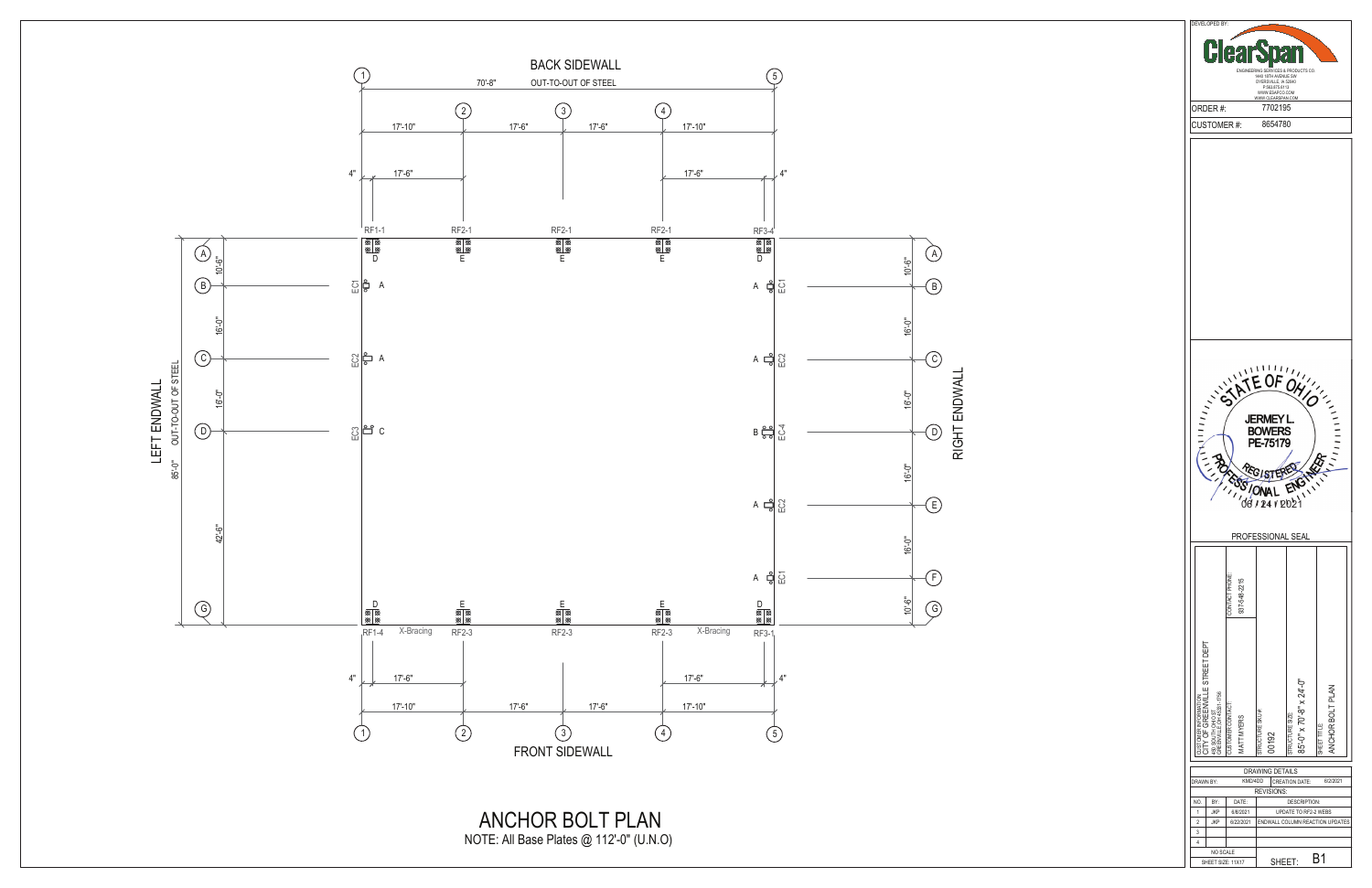## **ANCHOR BOLT SETTING NOTE**

1) THE ANCHOR BOLT SETTINGS SHOWN ON THESE DRAWINGS NOT ONLY INDICATE WHERE THE ANCHOR BOLTS ARE TO BE PLACED, BUT ALSO THE FOOTPRINT OF THE BUILDING. IT IS ESSENTIAL THAT THESE BOLT PATTERNS BE FOLLOWED. IN THE EVENT THAT THESE SETTINGS DIFFER FROM THE FOUNDATION PLANS, THE BUILDING MANUFACTURER MUST BE CONTACTED IMMEDIATELY.

### **TYPICAL BASE PLATE ELEVATION**

BOTTOM OF BASE PLATE ELEVATION = 112'-0 (U.N.O.) FINISHED FLOOR = 100'-0"

- 1) THE SPECIFIED ANCHOR ROD DIAMETER ASSUMES F1554 GRADE 36 UNLESS NOTED OTHERWISE. ANCHOR ROD MATERIAL OF EQUAL DIAMETER MEETING OR EXCEEDING THE STRENGTH REQUIREMENTS SET FORTH ON THESE DRAWINGS MAY BE UTILIZED AT THE DISCRETION OF THE FOUNDATION DESIGN ENGINEER. ANCHOR ROD EMBEDMENT LENGTH SHALL BE DETERMINED BY THE FOUNDATION DESIGN ENGINEER.
- 2) THE FOUNDATION AND ANCHORS ARE CRITICAL ELEMENTS FOR THE BUILDING TO FUNCTION AS DESIGNED. UNLESS NOTED OTHERWISE 5) ON SHEET C1, THE OWNER IS RESPONSIBLE FOR ENSURING THE

| DEVELOPED BY:<br>H<br>Ē<br>ENGINEERING SERVICES & PRODUCTS CO.<br>1440 18TH AVENUE SW<br>DYERSVILLE, IA 52040<br>P:563.875.6113 |                                 |                                     |                                             |                                     |  |  |
|---------------------------------------------------------------------------------------------------------------------------------|---------------------------------|-------------------------------------|---------------------------------------------|-------------------------------------|--|--|
|                                                                                                                                 |                                 | WWW.ESAPCO.COM<br>WWW.CLEARSPAN.COM |                                             |                                     |  |  |
| ORDER #:                                                                                                                        |                                 | 7702195<br>8654780                  |                                             |                                     |  |  |
|                                                                                                                                 |                                 |                                     |                                             |                                     |  |  |
| CUSTOMER#:                                                                                                                      |                                 |                                     |                                             |                                     |  |  |
| , , , ,<br>JERMEY<br><b>BOWERS</b><br>PE-75179<br>$G_{L_2}$<br><b>ONA</b><br>66124120                                           |                                 |                                     |                                             |                                     |  |  |
|                                                                                                                                 |                                 |                                     |                                             |                                     |  |  |
|                                                                                                                                 |                                 | PROFESSIONAL SEAL                   |                                             |                                     |  |  |
|                                                                                                                                 | CONTACT PHONE:<br>937-548-2215  |                                     |                                             |                                     |  |  |
| CUSTOMER INFORMATION:<br>CCITY OF GREENVILLE STREET DEPT<br>GREENVILLE, OH 4533-1-756<br>GREENVILLE, OH 4533-1-756              | CUSTOMER CONTACT:<br>IATT MYERS | <b>ITRUCTURE SKU #:</b><br>0192     | 85'-0" x 70'-8" x 24'-0"<br>STRUCTURE SIZE: | ANCHOR BOLT PATTERN<br>SHEET TITLE: |  |  |
|                                                                                                                                 |                                 | <b>DRAWING DETAILS</b>              |                                             |                                     |  |  |
| DRAWN BY:                                                                                                                       | KMD/4DD                         | <b>REVISIONS:</b>                   | CREATION DATE:                              | 6/2/2021                            |  |  |
| NO.<br>BY:<br>1<br><b>JKP</b>                                                                                                   | DATE:<br>6/8/2021               |                                     | <b>DESCRIPTION:</b><br>UPDATE TO RF2-2 WEBS |                                     |  |  |
| $\overline{\mathbf{c}}$<br><b>JKP</b>                                                                                           | 6/22/2021                       |                                     |                                             | ENDWALL COLUMN REACTION UPDATES     |  |  |
| 3<br>4<br>NO SCALE                                                                                                              |                                 |                                     |                                             |                                     |  |  |

FOUNDATION IS DESIGNED FOR THE BUILDING BY A PROFESSIONAL IN ACCORDANCE WITH LOCAL REQUIREMENTS.

- 3) ALL ANCHOR RODS, FLAT WASHERS FOR ANCHOR RODS, EXPANSION BOLTS, AS WELL AS ALL CONCRETE/MASONRY EMBEDMENT PLATES ARE NOT BY BUILDING MANUFACTURER, UNLESS NOTED OTHERWISE.
- 4) THIS DRAWING IS NOT TO SCALE.
- THE ANCHOR BOLT LOCATIONS PROVIDED BY BUILDING MANUFACTURER SATISFY PERTINENT REQUIREMENTS FOR THE

DESIGN OF THE MATERIALS SUPPLIED BY THE BUILDING MANUFACTURER. PLEASE NOTE THAT THESE REQUIREMENTS MAY NOT SATISFY ALL ANCHOR BOLT EDGE DISTANCE REQUIREMENTS DEPENDING ON THE DETAILS OF THE FOUNDATION DESIGN. BECAUSE FOUNDATION DESIGN IS NOT WITHIN THE BUILDING SCOPE OF WORK, IT IS THE RESPONSIBILITY OF THE QUALIFIED PROFESSIONAL DESIGNING THE FOUNDATION TO MAKE SURE THAT SUFFICIENT CONCRETE EDGE DISTANCE IS PROVIDED FOR THE ANCHOR BOLTS IN THE DETAILS OF THE FOUNDATION DESIGN.

## **ANCHOR BOLT PLAN GENERAL NOTES**

NOTE: " Dia" DIMENSIONS SHOWN REPRESENT REQUIRED ANCHOR BOLT DIAMETER. USE TABLE BELOW TO DETERMINE BASE PLATE ANCHOR HOLE SIZE PER ANCHOR DIAMETER.

| ANCHOR BOLT DIAMETER | BASE PLATE ANCHOR HOLE SIZE | <b>PROJECTION</b> |
|----------------------|-----------------------------|-------------------|
| 5/8"                 | 3/4"                        | اا 2              |
| 3/4"                 | 7/8"                        | ا2                |
| 4H                   | 11/8"                       | ا 2               |
| 11/4"                | 13/8"                       | יופ               |



DETAIL C (1)

Base EL. 112'-0"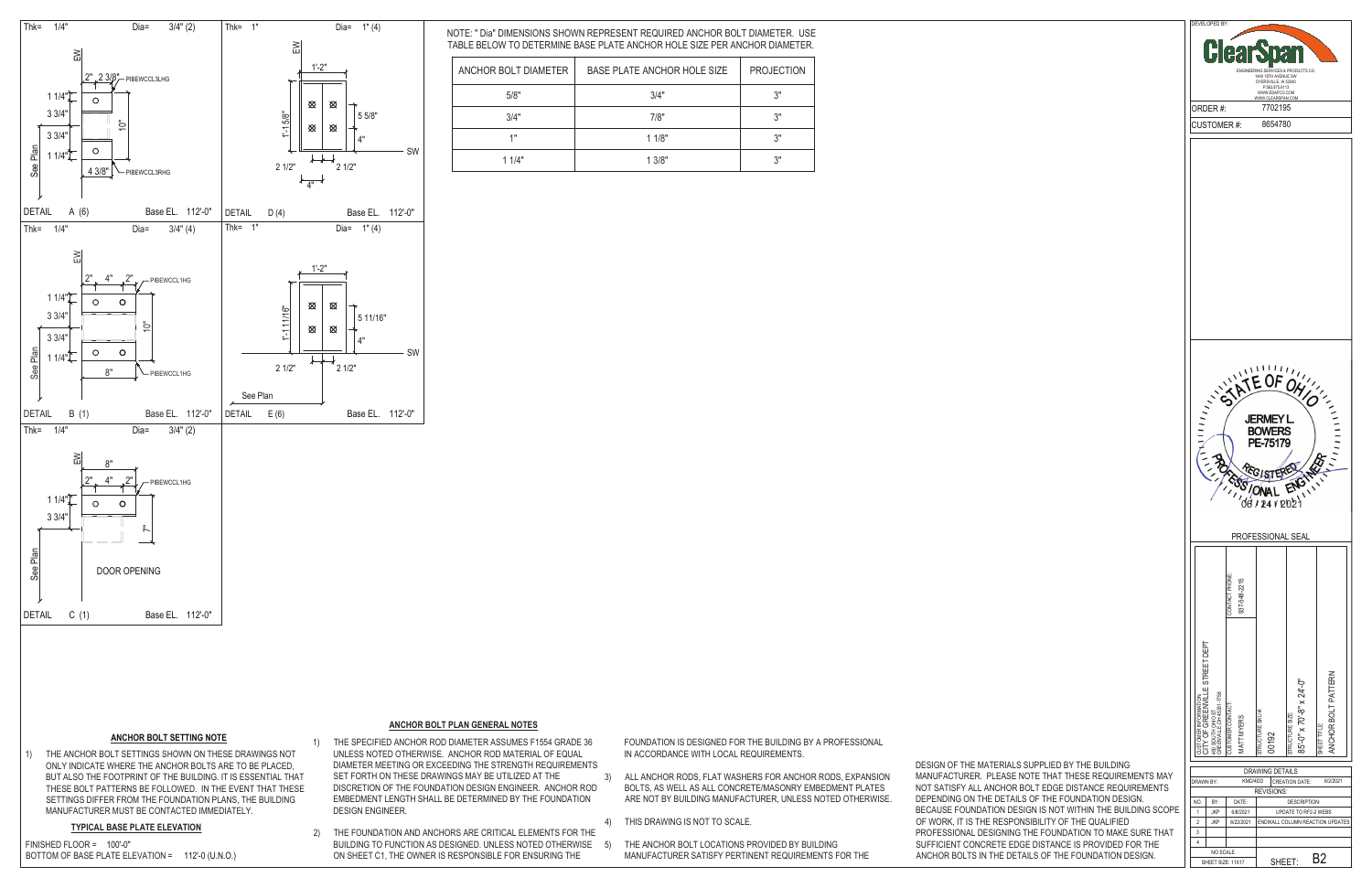| COLUMN LINE                                                                                                                                                                                                                                                                                                                                                | DEVELOPED BY:<br><b>ClearS</b><br>Я<br>ENGINEERING SERVICES & PRODUCTS CO.<br>1440 18TH AVENUE SW<br>DYERSVILLE, IA 52040<br>P:563.875.6113<br>WWW.ESAPCO.COM<br>WWW.CLEARSPAN.COM<br>7702195<br>ORDER#:<br>8654780<br><b>CUSTOMER#:</b>                                                                                                                                                                                                                                                                  |
|------------------------------------------------------------------------------------------------------------------------------------------------------------------------------------------------------------------------------------------------------------------------------------------------------------------------------------------------------------|-----------------------------------------------------------------------------------------------------------------------------------------------------------------------------------------------------------------------------------------------------------------------------------------------------------------------------------------------------------------------------------------------------------------------------------------------------------------------------------------------------------|
| н                                                                                                                                                                                                                                                                                                                                                          |                                                                                                                                                                                                                                                                                                                                                                                                                                                                                                           |
| --Wind_Left1-<br>-Wind_Right1-<br>Vert<br>Vert<br>Vert<br>Horiz<br>Horiz<br>20<br>$-9.43$<br>$-14.71$<br>$-7.18$<br>$-12.24$<br>86<br>7.36<br>$-11.88$<br>9.75<br>$-13.66$<br>ļ.<br>Seismic_Right<br>-Seismic_Left<br>Vert<br>Vert<br>Horiz<br>Horiz<br>Vert<br>$-0.08$<br>0.08<br>.34<br>$-0.31$<br>0.31<br>.41<br>$-0.31$<br>0.08<br>0.31<br>$-0.08$     | SATE OF ON<br>ELECTERE<br><b>GINAL</b>                                                                                                                                                                                                                                                                                                                                                                                                                                                                    |
| -Wind_Right1-<br>--Wind Left1-<br>Vert<br>Vert<br>Horiz<br>Vert<br>Horiz<br>71<br>$-16.15$<br>$-24.17$<br>$-12.42$<br>$-20.85$<br>12.57<br>$-23.24$<br>37<br>$-20.54$<br>16.43<br>ļ.<br>Seismic_Right<br>-Seismic_Left<br>Vert<br>Horiz<br>Vert<br>Horiz<br>Vert<br>$-0.23$<br>$-0.06$<br>0.23<br>0.06<br>.75<br>$-0.23$<br>0.06<br>0.23<br>$-0.06$<br>.67 | PROFESSIONAL SEAL<br>CONTACT PHONE:<br>937-548-2215<br>CUSTOMER INFORMATION:<br>CITY OF GREENVILLE STREET DEPT<br>CITY OF GREENVILLE STREET DEPT<br>GREENVILLE,OH 4533+1756<br>ANCHOR BOLT REACTIONS                                                                                                                                                                                                                                                                                                      |
|                                                                                                                                                                                                                                                                                                                                                            | 85'-0" x 70'-8" x 24'-0"<br><b>CUSTOMER CONTACT</b><br>STRUCTURE SKU #<br><b>STRUCTURE SIZE:</b><br>MATT MYERS<br>SHEET TITLE:<br>00192<br><b>DRAWING DETAILS</b><br>KMD/4DD<br><b>CREATION DATE:</b><br>DRAWN BY:<br>6/2/2021<br>REVISIONS:<br>DATE:<br><b>DESCRIPTION:</b><br>NO.<br>BY:<br>1<br><b>JKP</b><br>6/8/2021<br>UPDATE TO RF2-2 WEBS<br>$\overline{2}$<br><b>JKP</b><br>6/22/2021<br>ENDWALL COLUMN REACTION UPDATES<br>3<br>4<br>NO SCALE<br>BR <sub>1</sub><br>SHEET:<br>SHEET SIZE: 11X17 |

| BUILDING BRACING REACTIONS                                                                                                                                                                                                                                                                                                                                                                                                                                                                                                                      |            |                                                                                                              | <b>ENDWALL COLUMN:</b>                                              |                                |                                 |                                | <b>FRAME LINES:</b><br>12345                                                                                                                                                                                                                                                                                                                                                                                                                                                                                                                                                                                                                                                                                                                                                                                                                                                                                                                                                                                                                               |                                                     |
|-------------------------------------------------------------------------------------------------------------------------------------------------------------------------------------------------------------------------------------------------------------------------------------------------------------------------------------------------------------------------------------------------------------------------------------------------------------------------------------------------------------------------------------------------|------------|--------------------------------------------------------------------------------------------------------------|---------------------------------------------------------------------|--------------------------------|---------------------------------|--------------------------------|------------------------------------------------------------------------------------------------------------------------------------------------------------------------------------------------------------------------------------------------------------------------------------------------------------------------------------------------------------------------------------------------------------------------------------------------------------------------------------------------------------------------------------------------------------------------------------------------------------------------------------------------------------------------------------------------------------------------------------------------------------------------------------------------------------------------------------------------------------------------------------------------------------------------------------------------------------------------------------------------------------------------------------------------------------|-----------------------------------------------------|
| Reactions in plane of wall<br>Reactions(k)<br>Panel Shear<br>— Wall<br>$\overline{\phantom{0}}$ Col                                                                                                                                                                                                                                                                                                                                                                                                                                             |            | Frame<br>Line<br>Line                                                                                        | BASIC COLUMN REACTIONS (k):<br>Column<br>Gravity                    | Uplift                         | Outward                         | Inward                         | (A)<br>COLUMN LINE                                                                                                                                                                                                                                                                                                                                                                                                                                                                                                                                                                                                                                                                                                                                                                                                                                                                                                                                                                                                                                         |                                                     |
| Wind<br>Seismic<br>(lb/ft)<br>Loc<br>Line<br>Horz<br>Horz<br>Wind Seis<br>Line                                                                                                                                                                                                                                                                                                                                                                                                                                                                  | Note       | B<br>C<br>D                                                                                                  | 0.14<br>0.24<br>0.29                                                | 0.58<br>0.66<br>0.23           | 1.97<br>3.19<br>1.94            | 2.25<br>3.61<br>2.18           |                                                                                                                                                                                                                                                                                                                                                                                                                                                                                                                                                                                                                                                                                                                                                                                                                                                                                                                                                                                                                                                            |                                                     |
| L_EW<br>F_SW<br>1,2<br>5.76<br>0.55<br>G<br>4,5<br>0.55<br>5.76                                                                                                                                                                                                                                                                                                                                                                                                                                                                                 | (h)        | -F<br>5<br>E                                                                                                 | 0.21<br>0.24                                                        | 0.58<br>0.66                   | 1.97<br>3.19                    | 2.25<br>3.61                   |                                                                                                                                                                                                                                                                                                                                                                                                                                                                                                                                                                                                                                                                                                                                                                                                                                                                                                                                                                                                                                                            |                                                     |
| R EW<br>5<br>B_SW<br>A<br>(h)Rigid frame at endwall                                                                                                                                                                                                                                                                                                                                                                                                                                                                                             | (h)<br>(i) | D<br>5<br>C<br>5<br>R<br>5                                                                                   | 0.35<br>0.24<br>0.21                                                | 0.59<br>0.66<br>0.58           | 3.86<br>3.19<br>1.97            | 4.37<br>3.61<br>2.25           |                                                                                                                                                                                                                                                                                                                                                                                                                                                                                                                                                                                                                                                                                                                                                                                                                                                                                                                                                                                                                                                            |                                                     |
| (j)Weak axis bending is used                                                                                                                                                                                                                                                                                                                                                                                                                                                                                                                    |            |                                                                                                              |                                                                     |                                |                                 |                                |                                                                                                                                                                                                                                                                                                                                                                                                                                                                                                                                                                                                                                                                                                                                                                                                                                                                                                                                                                                                                                                            |                                                     |
| *See RF reactions table for vertical and<br>horizontal reactions in plane of the rigid frame.                                                                                                                                                                                                                                                                                                                                                                                                                                                   |            |                                                                                                              |                                                                     |                                |                                 |                                |                                                                                                                                                                                                                                                                                                                                                                                                                                                                                                                                                                                                                                                                                                                                                                                                                                                                                                                                                                                                                                                            |                                                     |
| <b>RIGID FRAME REACTIONS:</b><br><b>WEAK AXIS BENDING</b>                                                                                                                                                                                                                                                                                                                                                                                                                                                                                       |            |                                                                                                              |                                                                     |                                |                                 |                                | ╩<br>Н                                                                                                                                                                                                                                                                                                                                                                                                                                                                                                                                                                                                                                                                                                                                                                                                                                                                                                                                                                                                                                                     |                                                     |
| ---Wall--<br>Col<br>---Reactions(k, f-k)---<br>Load<br>ID<br>Horiz<br>Loc<br>Moment<br>Line<br>Line                                                                                                                                                                                                                                                                                                                                                                                                                                             |            |                                                                                                              |                                                                     |                                |                                 |                                | <b>RIGID FRAME:</b><br>MAXIMUM REACTIONS                                                                                                                                                                                                                                                                                                                                                                                                                                                                                                                                                                                                                                                                                                                                                                                                                                                                                                                                                                                                                   |                                                     |
| <b>B_SW</b><br>28.6<br>5<br>2.39<br>Wind<br>A<br><b>B_SW</b><br>0.67<br>8.0<br>A<br>Seismic<br>-5<br><b>B_SW</b><br>2.39<br>28.6<br>Wind<br>A<br><b>B_SW</b><br>0.67<br>8.0<br>Seismic<br>A<br><b>B_SW</b><br>2.39<br>28.6<br>Wind<br><b>B_SW</b><br>0.67<br>8.0<br>Seismic<br><b>B_SW</b><br>2.39<br>28.6<br>Wind<br>A<br><b>B_SW</b><br>0.67<br>8.0<br>Seismic<br>B SW<br>2.39<br>28.6<br>A<br>Wind                                                                                                                                           |            | MAXIMUM REACTIONS (k):<br>Frame<br>Line<br>Line<br>B<br>C<br>D<br>-F                                         | <b>ENDWALL COLUMN:</b><br>Column<br>Gravity<br>0.14<br>0.24<br>0.29 | Uplift<br>0.58<br>0.66<br>0.23 | Outward<br>1.18<br>1.92<br>1.16 | Inward<br>1.35<br>2.17<br>1.31 | Column_Reactions(k)<br>Col<br>Load<br>Frm<br>ld<br>ld<br>Vert<br>Line<br>Horz<br>$\overline{2}$<br>$-4.71$<br>$-7.49$<br>$1^*$<br>A<br>8.28<br>12.12<br>-6<br>8.36<br>8.37<br>$-6.90$<br>-3<br>4.90<br>$1^*$<br>G<br>2.86<br>$-8.55$                                                                                                                                                                                                                                                                                                                                                                                                                                                                                                                                                                                                                                                                                                                                                                                                                       |                                                     |
| 0.67<br>B_SW<br>8.0<br>Seismic<br>A                                                                                                                                                                                                                                                                                                                                                                                                                                                                                                             |            | 5<br>E<br>5<br>D<br>5<br>C<br>5                                                                              | 0.21<br>0.24<br>0.35<br>0.24                                        | 0.58<br>0.66<br>0.59<br>0.66   | 1.18<br>1.92<br>2.32<br>1.92    | 1.35<br>2.17<br>2.62<br>2.17   | $-8.35$<br>11.78<br>1 5<br>$1^*$<br>Frame lines:                                                                                                                                                                                                                                                                                                                                                                                                                                                                                                                                                                                                                                                                                                                                                                                                                                                                                                                                                                                                           |                                                     |
|                                                                                                                                                                                                                                                                                                                                                                                                                                                                                                                                                 |            |                                                                                                              |                                                                     |                                |                                 |                                | Column_Reactions(k)<br>Col<br>Load<br>Frm<br>ld<br>Line<br>ld<br>Horz<br>Vert<br>13.03<br>$2^*$<br>9.82<br>A<br>$\overline{1}$<br>$-8.41$<br>$-12.76$<br>$\overline{2}$<br>12.61<br>$2^*$<br>$-9.82$<br>G<br>8.58<br>$-12.23$<br>5.28<br>$-13.69$<br>$-9.09$<br>12.66<br>-8<br>$2^*$<br>Frame lines:<br>$2 \t3 \t4$<br><b>RIGID FRAME:</b><br><b>BASIC COLUMN REACTIONS (k)</b>                                                                                                                                                                                                                                                                                                                                                                                                                                                                                                                                                                                                                                                                            |                                                     |
| NOTES FOR REACTIONS<br>1. All loading conditions are examined and only maximum/minimum H or V and the                                                                                                                                                                                                                                                                                                                                                                                                                                           |            |                                                                                                              |                                                                     |                                |                                 |                                | --Wind_Left1-<br>-Wind_Right1-<br>Frame<br>-----Dead----<br>--Collateral-<br>----Snow----<br>Column<br>-----Live----<br>ld<br>Horiz<br>Vert<br>Horiz<br>Vert<br>Horiz<br>Horiz<br>Vert<br>Horiz<br>Vert<br>Horiz<br>Vert<br>Line                                                                                                                                                                                                                                                                                                                                                                                                                                                                                                                                                                                                                                                                                                                                                                                                                           | Ve                                                  |
| corresponding H or V are reported.<br>2. Positive reactions are as shown in the sketch. Foundation loads are in<br>opposite directions.<br>3. Bracing reactions are in the plane of the brace with the H pointing away<br>from the braced bay. The vertical reaction is downward.<br>4. Building reactions are based on the following building data:<br>Width (ft)<br>Length (ft)<br>Eave Height (ft)<br>Roof Slope (rise/12)<br>Dead Load (psf)                                                                                                |            | $= 85.0$<br>$= 70.7$<br>$= 2.0$                                                                              | $= 24.0 / 24.0$<br>$= 4.0 / 4.0$                                    |                                |                                 |                                | 1.58<br>0.16<br>2.06<br>$-7.18$<br>$1*$<br>2.22<br>0.22<br>1.51<br>3.81<br>5.20<br>$-9.43$<br>$-14.71$<br>A<br>$1^*$<br>$-1.58$<br>$-0.16$<br>1.93<br>7.36<br>G<br>2.17<br>0.20<br>$-1.51$<br>$-3.81$<br>9.75<br>4.86<br>$-11.88$<br>--Wind_Left2-<br>-Wind_Right2-<br>Seismic_Right<br>Frame<br>Column<br>--Wind_Long1-<br>--Wind_Long2-<br>-Seismic_Left<br>ld<br>Line<br>Horiz<br>Vert<br>Horiz<br>Vert<br>Horiz<br>Vert<br>Horiz<br>Vert<br>Horiz<br>Vert<br>Horiz<br>$-3.98$<br>$-1.72$<br>$-7.96$<br>$1*$<br>$-4.66$<br>$-2.19$<br>$-6.35$<br>$-13.06$<br>$-11.34$<br>$-0.31$<br>$-0.08$<br>0.31<br>A<br>$1^*$<br>1.91<br>4.29<br>6.35<br>G<br>$-1.83$<br>$-3.61$<br>7.96<br>$-14.69$<br>$-16.41$<br>$-0.31$<br>0.08<br>0.31<br>F1UNB_SL_L-<br>F1UNB_SL_R-<br>Frame<br>Column<br>-Seismic_Long<br>ld<br>Horiz<br>Vert<br>Horiz<br>Vert<br>Horiz<br>Vert<br>Line<br>$1*$<br>0.00<br>0.00<br>6.54<br>6.62<br>5.93<br>9.68<br>A<br>G<br>0.00<br>$-0.32$<br>$-6.54$<br>5.77<br>$-6.62$<br>9.41                                                           | $-12.24$<br>$-13.66$<br>Ve<br>0.08<br>$-0.08$       |
| Collateral Load (psf)<br>Live Load (psf)<br>Snow Load (psf)<br>Wind Speed (mph)<br>Wind Code<br>Exposure<br>Closed/Open<br>Importance Wind<br>Importance Seismic<br>Seismic Zone<br>Seismic Coeff (Fa*Ss)                                                                                                                                                                                                                                                                                                                                       |            | $= 0.5$<br>$= 5.0$<br>$= 12.6$<br>$= 105.0$<br>$= C$<br>$=$ $P$<br>$= 1.00$<br>$= 1.00$<br>$=$ B<br>$= 0.28$ | $=$ OBC 17 (IBC 15)                                                 |                                |                                 |                                | Frame<br>--Collateral-<br>--Wind_Left1-<br>-Wind_Right1-<br>Column<br>-----Dead----<br>-----Live----<br>-----Snow----<br>Horiz<br>ld<br>Horiz<br>Vert<br>Horiz<br>Vert<br>Vert<br>Horiz<br>Vert<br>Horiz<br>Vert<br>Horiz<br>Line<br>$2^*$<br>2.13<br>0.31<br>7.39<br>$-24.17$<br>$-12.42$<br>2.91<br>0.41<br>2.93<br>3.85<br>9.71<br>$-16.15$<br>A<br>$2^*$<br>$-2.13$<br>2.85<br>$-0.31$<br>0.39<br>$-2.93$<br>3.72<br>$-7.39$<br>9.37<br>12.57<br>$-20.54$<br>16.43<br>G<br>--Wind_Left2-<br>-Wind_Right2-<br>--Wind_Long1-<br>--Wind_Long2-<br>-Seismic_Left<br>Seismic_Right<br>Frame<br>Column<br>Horiz<br>Vert<br>Vert<br>ld<br>Horiz<br>Vert<br>Horiz<br>Vert<br>Horiz<br>Horiz<br>Vert<br>Horiz<br>Line<br>$\frac{2^{*}}{2^{*}}$<br>$-5.56$<br>$-1.83$<br>$-10.93$<br>$-22.32$<br>$-13.34$<br>$-0.23$<br>$-0.06$<br>$-4.81$<br>$-1.48$<br>$-19.75$<br>0.23<br>A<br>$-23.10$<br>1.98<br>$-0.23$<br>5.84<br>$-3.88$<br>13.34<br>10.93<br>$-25.67$<br>0.06<br>0.23<br>$-1.17$<br>G<br>Frame<br>Column<br>-Seismic_Long<br>F2UNB_SL_L-<br>F2UNB_SL_R- | Ve<br>$-20.85$<br>$-23.24$<br>Ve<br>0.06<br>$-0.06$ |
| 5. Loading conditions are:<br>Dead+Collateral+Snow+Slide Snow<br>$\sim$<br>0.6Dead+0.6Wind_Left1<br>2<br>0.6Dead+0.6Wind_Right1<br>3<br>0.6Dead+0.6Wind_Long2L<br>$\overline{4}$<br>1.03Dead+1.03Collateral+0.7Seismic LongR<br>5<br>Dead+Collateral+F1UNB_SL_L<br>6<br>Dead+Collateral+F1UNB_SL_R<br>$7\overline{ }$<br>Dead+Collateral+F2UNB SL R<br>8<br>0.6Dead+0.6Wind Right2+0.6Wind Suction<br>9<br>10 0.6Dead+0.6Wind_Pressure+0.6Wind_Long2L<br>11 Dead+0.6Wind Right2+0.6Wind Suction<br>12 1.02Dead+1.02Collateral+0.52Seismic_LongR |            |                                                                                                              |                                                                     |                                |                                 |                                | ld<br>Horiz<br>Horiz<br>Vert<br>Horiz<br>Vert<br>Line<br>Vert<br>$\frac{2^{*}}{2^{*}}$<br>5.93<br>0.00<br>0.00<br>6.58<br>9.69<br>6.66<br>A<br>G<br>0.00<br>$-0.32$<br>$-6.58$<br>5.77<br>$-6.66$<br>9.41<br>$1^*$<br>Frame lines:<br>1 5<br>$2^*$<br>$2 \quad 3 \quad 4$<br>Frame lines:                                                                                                                                                                                                                                                                                                                                                                                                                                                                                                                                                                                                                                                                                                                                                                  |                                                     |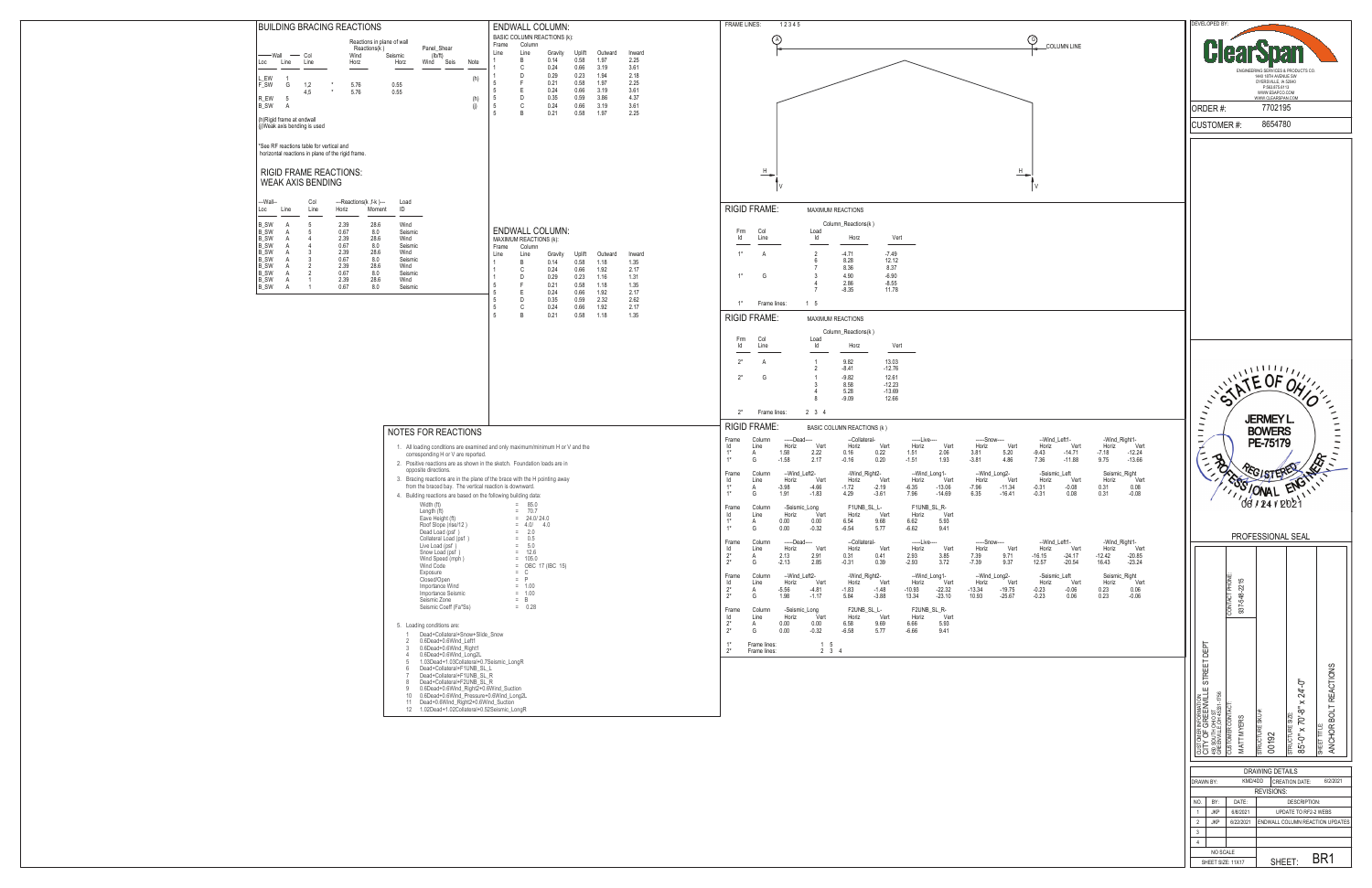

ROOF FRAMING PLAN



MEMBER TABLE ROOF PLAN

| MEMDEN IADLE |              |        |        |  |  |  |
|--------------|--------------|--------|--------|--|--|--|
| ROOF PLAN    |              |        |        |  |  |  |
| Mark         | Part         | Size   | Length |  |  |  |
| CB1          | TR050L234HDG | BR1/2" | 234"   |  |  |  |
| CB2          | TR050L240HDG | BR1/2" | 240"   |  |  |  |
|              |              |        |        |  |  |  |

DEVELOPED BY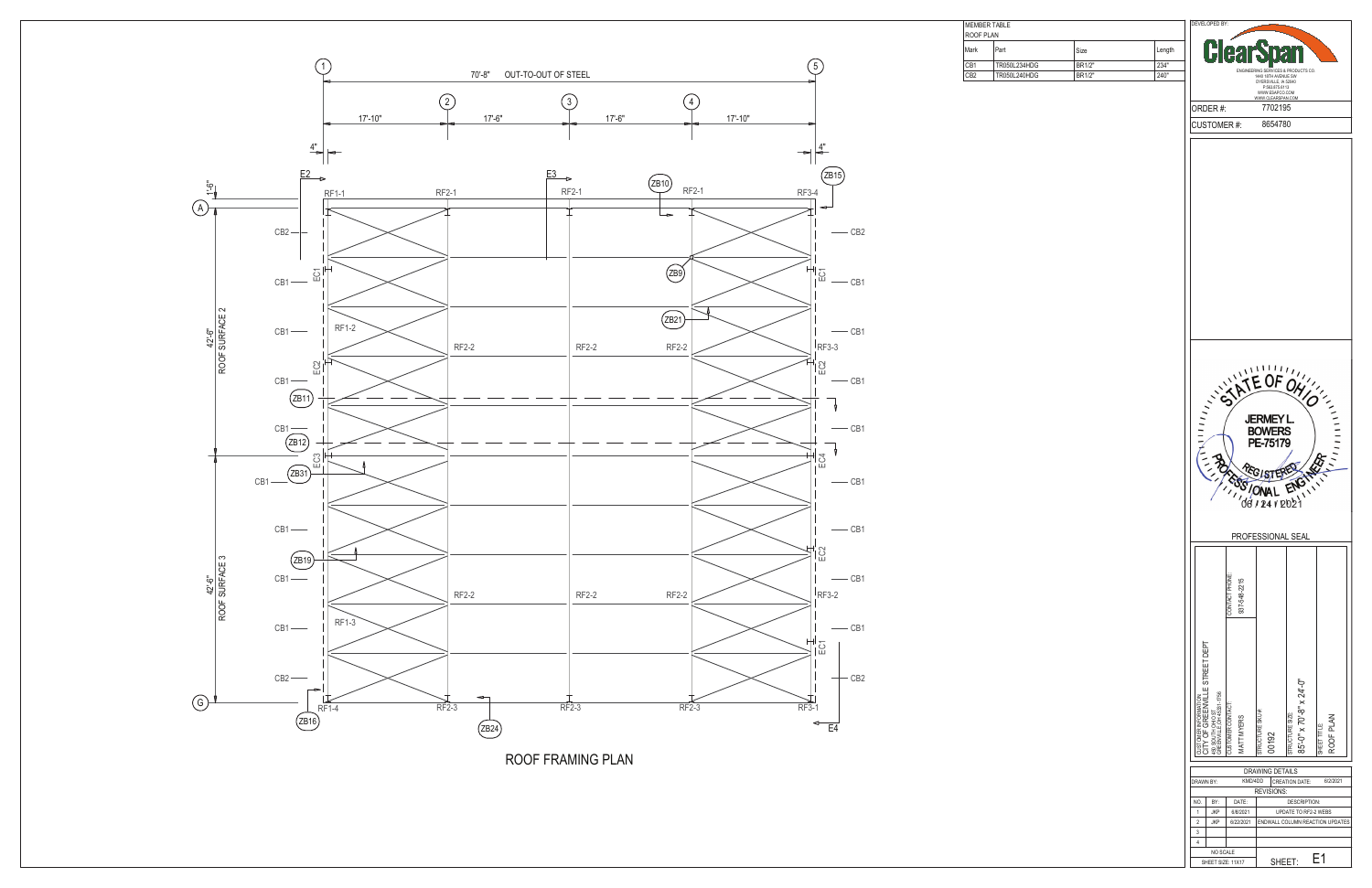

 $\frac{1}{2}$  2 1/2" 8 1/2"

8 1/2"  $\frac{1}{2}$  3"  $\sqrt{2}$  1/2"

 $\frac{1}{2}$  1 1/4"  $\frac{1}{2}$  5 1/2"

 $\overline{\bullet}$ 

7"  $\sqrt{2}$  2 1/2"

Bolt Dia= Plate Thk=

3/4" 5/8"

 $\begin{array}{c}\n\leftarrow \\
4^{\circ}\n\end{array}$ 

SP-1

 $2 - 1$ "

Bolt Dia= Plate Thk=

3/4" 3/8"

 $8"$ 

- o - II  $\circ$ 

 $\circ$  $\circ$  $\begin{array}{c|c} \hline \text{--} & \bullet \\ \hline \text{--} & \bullet \end{array}$ 

 $\circ$  $\circ$ 

 $8"$ 

 $\circ$  $\circ$ 

 $\circ$  $\circ$ 

 $\circ$  $\circ$ ╃

SP-2

 $\vdash \xrightarrow{4"}$ 

- 1

 $\circ$  ||  $\circ$  7"

1'-11 1/4"

| <b>MEMBER TABLE</b> |        |            |           |           |              |                                    |
|---------------------|--------|------------|-----------|-----------|--------------|------------------------------------|
|                     |        |            | Web Depth | Web Plate |              | Outside Flange                     |
| Mark                | Weight | Length     | Start/End | Thick     | Lenath       | W x Thk x Length                   |
| $RF1-1$             | 406    | $12 - 0$ " | 13.0/16.0 | 0.188     | $12 - 11/2"$ | 8 x 5/16" x 11'-10 11/1            |
|                     |        |            |           |           |              | $8 \times 5/16$ " x 8 13/16"       |
| RF1-2               | 1278   | 44'-0 1/8" | 24.0/18.0 | 0.188     | 13'-11 1/2"  | $8 \times 5/16" \times 40'$ -0"    |
|                     |        |            | 18.0/18.0 | 0.188     | 19'-1 1/2"   | $8 \times 5/16$ " $\times 3'$ -11" |
|                     |        |            | 18.0/18.0 | 0.188     | $10' - 10"$  |                                    |
| RF1-3               | 1281   | 44'-0 1/8" | 18.0/18.0 | 0.188     | $10' - 10"$  | 8 x 5/16" x 3'-11"                 |
|                     |        |            | 18.0/18.0 | 0.188     | 19'-1 1/2"   | $8 \times 5/16" \times 40'$ -0"    |
|                     |        |            | 18.0/24.0 | 0.188     | 13'-11 1/2"  |                                    |
| <b>RF1-4</b>        | 401    | $12 - 0$ " | 16.0/13.0 | 0.188     | 12'-1 1/2"   | 8 x 5/16" x 8 13/16"               |
|                     |        |            |           |           |              | 8 x 5/16" x 11'-10 11/1            |
|                     |        |            |           |           |              |                                    |



| <b>BRACE TABLE</b> |                              |                         |                 |                   |  |  |
|--------------------|------------------------------|-------------------------|-----------------|-------------------|--|--|
| Part<br>Mark       | Part<br>Number               | Material                | Length<br>(H-H) | Length<br>(Total) |  |  |
| LB1                | LB4X4X2L206S3MHG             | 4x4x1/8" SQ TUBE        | 206"            |                   |  |  |
| PCB <sub>1</sub>   | CBB56T4R4D20600HG            | 5.563 DIA. x 0.258 TUBE | 206"            |                   |  |  |
| ECB1               | SEE SIDEWALL ELEVATION SHEET |                         |                 |                   |  |  |
| TCB <sub>1</sub>   | SEE SIDEWALL ELEVATION SHEET |                         |                 |                   |  |  |
| BCB <sub>1</sub>   | SEE SIDEWALL ELEVATION SHEET |                         |                 |                   |  |  |
| EEL.               | PIBEEA8LHG                   | SEE DETAIL ZB15         |                 |                   |  |  |
| AB1                | AB40T2KAL20525HG             | 4"x1/8" RND TUBE        | 205 1/4"        |                   |  |  |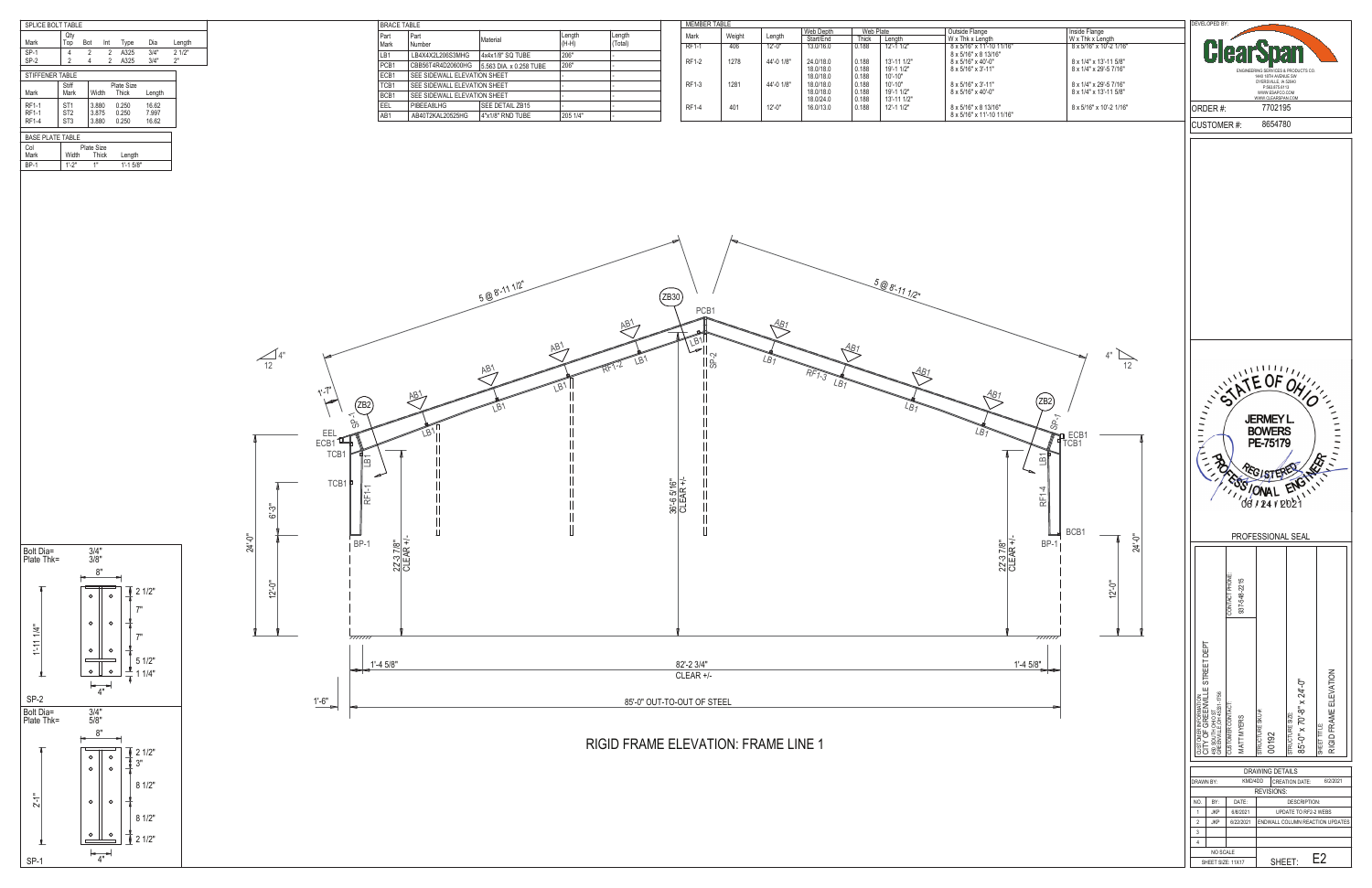

 $\overline{1}$  2 1/2" ່, 3" 7"

7" 3"  $\sqrt{2}$  1/2"

 $\frac{1}{2}$  1 1/4"  $\frac{1}{2}$  5 1/2"

7"  $\sqrt{2}$  1/2"

Bolt Dia= Plate Thk=

3/4" 5/8"

 $\circ$  $\circ$  $\circ$  $\circ$ 

 $\circ$  $\circ$ 

SP-1

2'-1"

8"

 $\overline{4}$ "

 $\begin{array}{c}\n\leftarrow \\
4^{\circ}\n\end{array}$ 

 $\circ$  $\circ$  $\circ$   $\perp$  $\circ$ 

Bolt Dia= Plate Thk=

3/4" 3/8"

 $8"$ 

 $\circ$  $\circ$ 

 $\circ$  $\circ$  $\sqrt{2}$ 

 $\circ$  $\circ$ 

SP-2

7"

1'-11 1/4"

|         | MEMBER TABLE |            |           |           |             |                                |  |  |
|---------|--------------|------------|-----------|-----------|-------------|--------------------------------|--|--|
|         |              |            | Web Depth | Web Plate |             | Outside Flange                 |  |  |
| Mark    | Weight       | ∟ength     | Start/End | Thick     | Lenath      | W x Thk x Length               |  |  |
| $RF2-1$ | 427          | $12 - 0$ " | 13.0/16.0 | 0.188     | 10'-1 9/16" | 8 x 5/16" x 11'-10 3/4"        |  |  |
|         |              |            | 16.0/16.0 | 0.250     | $2' - 0''$  | 8 x 1/4" x 8 7/8"              |  |  |
| RF2-2   | 1198         | 44'-0 1/8" | 24.0/18.0 | 0.188     | 13'-11 1/2" | $8 \times 1/4" \times 40'$ -0" |  |  |
|         |              |            | 18.0/18.0 | 0.188     | 19'-1 1/2"  | 8 x 1/4" x 3'-11"              |  |  |
|         |              |            | 18.0/18.0 | 0.188     | $10' - 10"$ |                                |  |  |
| RF2-3   | 423          | $12 - 0$ " | 16.0/16.0 | 0.250     | $2' - 0''$  | 8 x 1/4" x 8 7/8"              |  |  |
|         |              |            | 16.0/13.0 | 0.188     | 10'-1 9/16" | 8 x 5/16" x 11'-10 3/4"        |  |  |
|         |              |            |           |           |             |                                |  |  |

| SPLICE BOLT TABLE                     |                                                       |                         |        |                         |                         |             |  |
|---------------------------------------|-------------------------------------------------------|-------------------------|--------|-------------------------|-------------------------|-------------|--|
| Mark                                  | Qty<br>Top                                            | Bot                     | Int    | Type                    | Dia                     | Length      |  |
| SP-1<br>$SP-2$                        | 4<br>$\overline{2}$                                   | 4<br>4                  | 2<br>2 | A325<br>A325            | 3/4"<br>3/4"            | 21/2"<br>2" |  |
| STIFFENER TABLE                       |                                                       |                         |        |                         |                         |             |  |
| Mark                                  | Stiff<br>Mark                                         | Width                   |        | Plate Size<br>Thick     | Length                  |             |  |
| <b>RF2-1</b><br><b>RF2-1</b><br>RF2-3 | ST <sub>1</sub><br>ST <sub>2</sub><br>ST <sub>3</sub> | 3.880<br>3.875<br>3.880 |        | 0.250<br>0.250<br>0.250 | 16.62<br>7.997<br>16.62 |             |  |
| <b>BASE PLATE TABLE</b>               |                                                       |                         |        |                         |                         |             |  |
| Col<br>Mark                           | Width                                                 | Plate Size<br>Thick     |        | Length                  |                         |             |  |
| <b>BP-2</b>                           | 1'.2"                                                 | 1"                      |        | 1'-1 11/16"             |                         |             |  |

| <b>BRACE TABLE</b>         |                                         |                         |                 |                   |
|----------------------------|-----------------------------------------|-------------------------|-----------------|-------------------|
| <b>Part</b><br><b>Mark</b> | Part<br>Number                          | Material                | Length<br>(H-H) | Length<br>(Total) |
| LB1                        | LB4X4X2L206S3MHG                        | 4x4x1/8" SQ TUBE        | 206"            |                   |
| PCB1                       | CBB56T4R4D20600HG                       | 5.563 DIA, x 0.258 TUBE | 206"            |                   |
| ECB1                       | SEE SIDEWALL ELEVATION SHEET            |                         |                 |                   |
| TCB1                       | SEE SIDEWALL ELEVATION SHEET            |                         |                 |                   |
| BCB1                       | SEE SIDEWALL ELEVATION SHEET            |                         |                 |                   |
| EEM                        | PIBEEA8MHG                              | SEE DETAIL ZB15         |                 |                   |
| FB <sub>1</sub>            | FB2X2X2L03075HG                         | 2x1/8" ANGLE            |                 | 30 3/4"           |
| FB <sub>2</sub>            | FB2X2X2L03200HG                         | 2x1/8" ANGLE            |                 | 32"               |
| FB <sub>3</sub>            | FB2X2X2L04175S2HG                       | 2x1/8" ANGLE            |                 | 41 3/4"           |
|                            | NOTE: FOR ER HLH TAKE I ENGTH MINITS 2" |                         |                 |                   |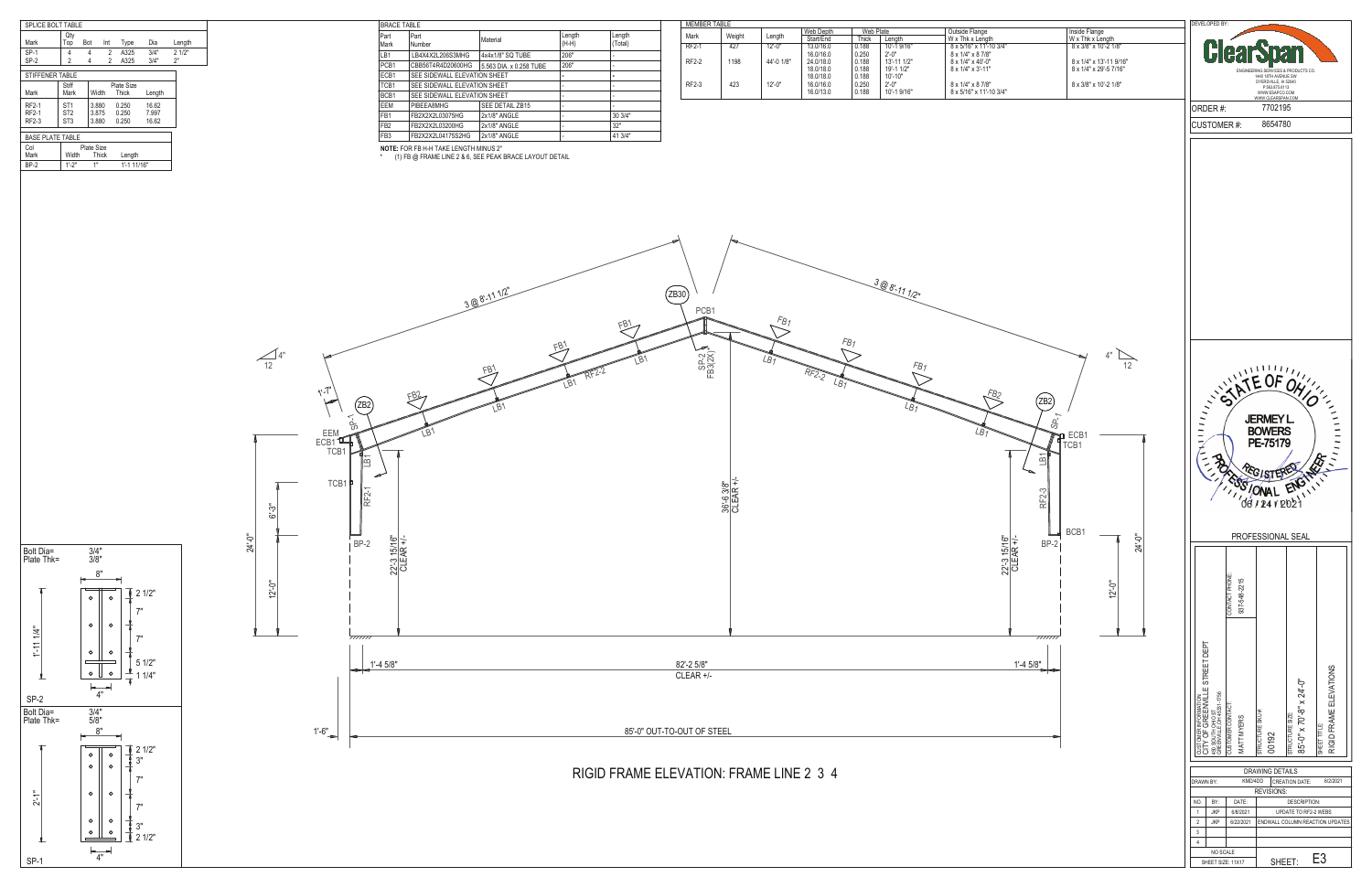

Bolt Dia= Plate Thk=

3/4" 5/8"

 $\begin{array}{c}\n\hline\n-4 \\
\hline\n\end{array}$ 

SP-1

 $2 - 1$ "

Bolt Dia= Plate Thk=

3/4" 3/8"

 $8"$ 

- o - II  $\circ$ 

 $\circ$  $\circ$ 

 $\equiv$ 

 $\circ$  $\circ$ 

 $=$  $\sqrt{2}$ 

 $8"$ 

 $\circ$  $\circ$ 

SP-2

 $\circ$  $\circ$ 

 $\circ$  $\circ$ 

 $\vdash$ <sup>4"</sup>

 $\circ$  ||  $\circ$   $\frac{1}{2}$  2 1/2"

1'-11 1/4"

| <b>MEMBER TABLE</b> |        |            |           |           |              |                                 |
|---------------------|--------|------------|-----------|-----------|--------------|---------------------------------|
|                     |        |            | Web Depth | Web Plate |              | Outside Flange                  |
| Mark                | Weight | Length     | Start/End | Thick     | Lenath       | W x Thk x Length                |
| $RF3-1$             | 406    | $12 - 0$ " | 13.0/16.0 | 0.188     | $12 - 11/2"$ | 8 x 5/16" x 11'-10 11/16"       |
|                     |        |            |           |           |              | 8 x 5/16" x 8 13/16"            |
| RF3-2               | 1278   | 44'-0 1/8" | 24.0/18.0 | 0.188     | 13'-11 1/2"  | $8 \times 5/16" \times 40'$ -0" |
|                     |        |            | 18.0/18.0 | 0.188     | 19'-1 1/2"   | $8 \times 5/16$ " x 3'-11"      |
|                     |        |            | 18.0/18.0 | 0.188     | $10' - 10"$  |                                 |
| RF3-3               | 1281   | 44'-0 1/8" | 18.0/18.0 | 0.188     | $10' - 10"$  | $8 \times 5/16$ " x 3'-11"      |
|                     |        |            | 18.0/18.0 | 0.188     | 19'-1 1/2"   | $8 \times 5/16" \times 40'$ -0" |
|                     |        |            | 18.0/24.0 | 0.188     | 13'-11 1/2"  |                                 |
| RF3-4               | 401    | $12 - 0$ " | 16.0/13.0 | 0.188     | 12'-1 1/2"   | 8 x 5/16" x 8 13/16"            |
|                     |        |            |           |           |              | 8 x 5/16" x 11'-10 11/16"       |
|                     |        |            |           |           |              |                                 |





| <b>BRACE TABLE</b> |                              |                         |                 |                   |
|--------------------|------------------------------|-------------------------|-----------------|-------------------|
| Part<br>Mark       | Part<br>Number               | Material                | Length<br>(H-H) | Length<br>(Total) |
| LB1                | LB4X4X2L206S3MHG             | 4x4x1/8" SQ TUBE        | 206"            |                   |
| PCB <sub>1</sub>   | CBB56T4R4D20600HG            | 5.563 DIA. x 0.258 TUBE | 206"            |                   |
| ECB1               | SEE SIDEWALL ELEVATION SHEET |                         |                 |                   |
| TCB <sub>1</sub>   | SEE SIDEWALL ELEVATION SHEET |                         |                 |                   |
| BCB <sub>1</sub>   | SEE SIDEWALL ELEVATION SHEET |                         |                 |                   |
| EER                | PIBEEA8RHG                   | SEE DETAIL ZB15         |                 |                   |
| AB1                | AB40T2KAL20525HG             | 4"x1/8" RND TUBE        | 205 1/4"        |                   |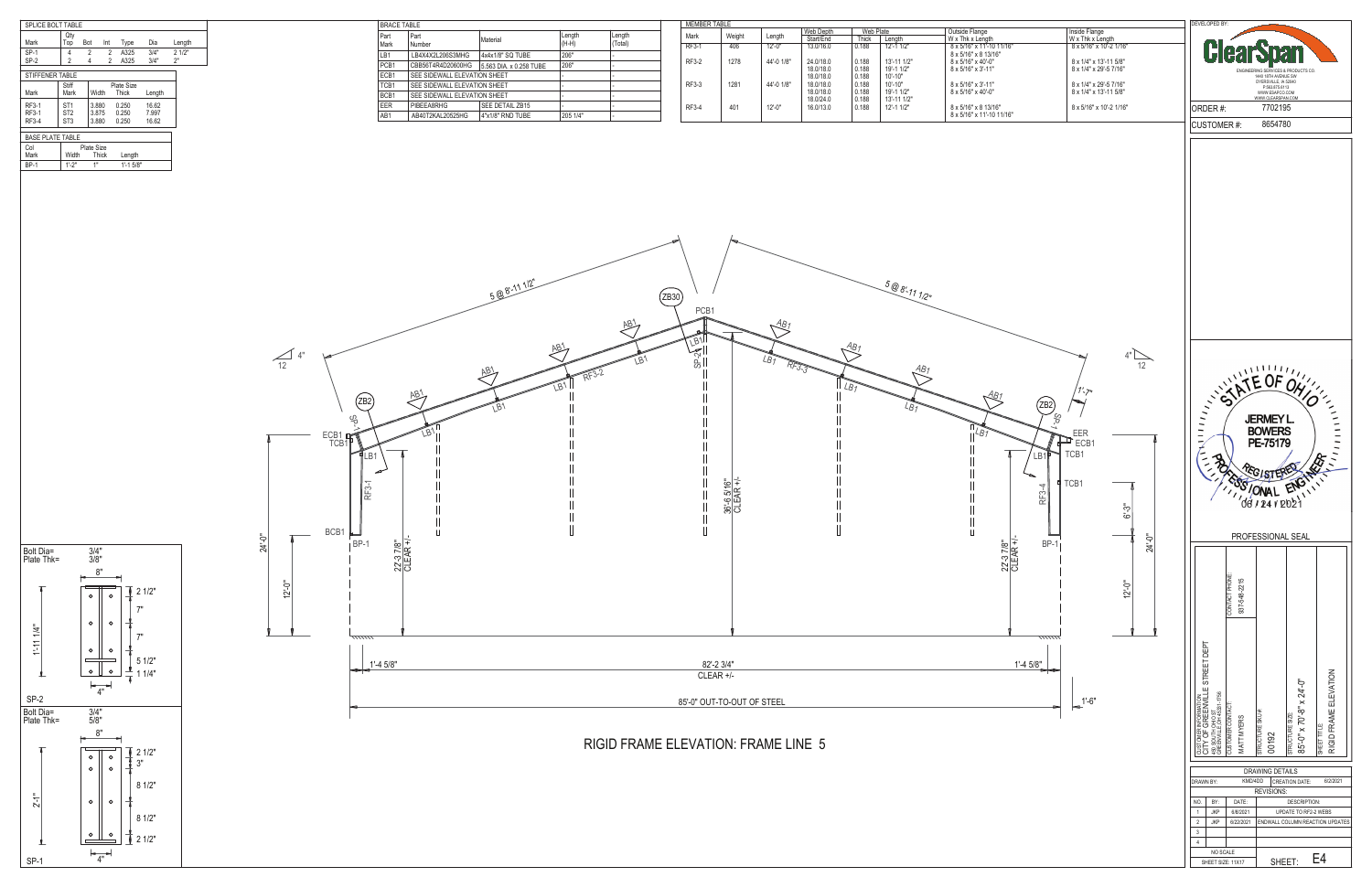| <b>MEMBER TABLE</b><br>FRAME LINES A & G |                           |                     |          | DEVELOPED BY:                                                                                                                                                                                                                                                                                                                                                                                                                                                                                                                                                                                                                            |
|------------------------------------------|---------------------------|---------------------|----------|------------------------------------------------------------------------------------------------------------------------------------------------------------------------------------------------------------------------------------------------------------------------------------------------------------------------------------------------------------------------------------------------------------------------------------------------------------------------------------------------------------------------------------------------------------------------------------------------------------------------------------------|
| Mark                                     | Part                      | Size                | Length   | <b>ClearSpan</b>                                                                                                                                                                                                                                                                                                                                                                                                                                                                                                                                                                                                                         |
| BCB1                                     | BCB4X4X2L206S5HG          | 4x4x1/8" RECT TUBE  | 206"     |                                                                                                                                                                                                                                                                                                                                                                                                                                                                                                                                                                                                                                          |
| TCB1                                     | TCB6X4X3L2065S4HG         | 6x4x3/16" RECT TUBE | 206 1/2" | ENGINEERING SERVICES & PRODUCTS CO.<br>1440 18TH AVENUE SW                                                                                                                                                                                                                                                                                                                                                                                                                                                                                                                                                                               |
| ECB1                                     | ECB8X6X3L2095S4BH         | 8x6x3/16" RECT TUBE | 209 1/2" | DYERSVILLE, IA 52040<br>P:563.875.6113                                                                                                                                                                                                                                                                                                                                                                                                                                                                                                                                                                                                   |
| ECB-LEFT                                 | ECB8X6X3L004S4ALH         | 8x6x3/16" RECT TUBE | 4"       | WWW.ESAPCO.COM<br>WWW.CLEARSPAN.COM                                                                                                                                                                                                                                                                                                                                                                                                                                                                                                                                                                                                      |
| ECB-RIGHT                                | ECB8X6X3L004S4ARH         | 8x6x3/16" RECT TUBE | 4"       | 7702195<br>ORDER #:                                                                                                                                                                                                                                                                                                                                                                                                                                                                                                                                                                                                                      |
| LB1                                      | SEE RIGID FRAME ELEVATION |                     |          |                                                                                                                                                                                                                                                                                                                                                                                                                                                                                                                                                                                                                                          |
| CB2                                      | TR050L240HDG              | BR1/2"              | 240"     | 8654780<br><b>CUSTOMER#:</b>                                                                                                                                                                                                                                                                                                                                                                                                                                                                                                                                                                                                             |
|                                          |                           |                     |          | ERMEYL BOWERS<br>FRANCONAL LA PROPERTY<br>PROFESSIONAL SEAL                                                                                                                                                                                                                                                                                                                                                                                                                                                                                                                                                                              |
| $"$ -0".                                 |                           |                     |          | CONTACT PHONE:<br>937-548-2215<br>CUSTOMER INFORMATION:<br>CITY OF GREENVILLE STREET DEPT<br>SIDEWALL ELEVATIONS<br>85'-0" x 70'-8" x 24'-0"<br>450 SOUTH OHIO ST<br>GREENVILLE, OH 45331-1756<br><b>CONTOMER CONTACT</b><br>STRUCTURE SKU #<br><b>STRUCTURE SIZE:</b><br>MATT MYERS<br>SHEET TITLE:<br>00192<br><b>DRAWING DETAILS</b><br>KMD/4DD<br><b>CREATION DATE:</b><br>DRAWN BY:<br>6/2/2021<br>REVISIONS:<br>DATE:<br>NO.<br>BY:<br><b>DESCRIPTION:</b><br><b>JKP</b><br>$\mathbf{1}$<br>6/8/2021<br>UPDATE TO RF2-2 WEBS<br>$\overline{2}$<br><b>JKP</b><br>6/22/2021<br>ENDWALL COLUMN REACTION UPDATES<br>3<br>4<br>NO SCALE |
|                                          |                           |                     |          | E <sub>5</sub><br>SHEET:<br>SHEET SIZE: 11X17                                                                                                                                                                                                                                                                                                                                                                                                                                                                                                                                                                                            |

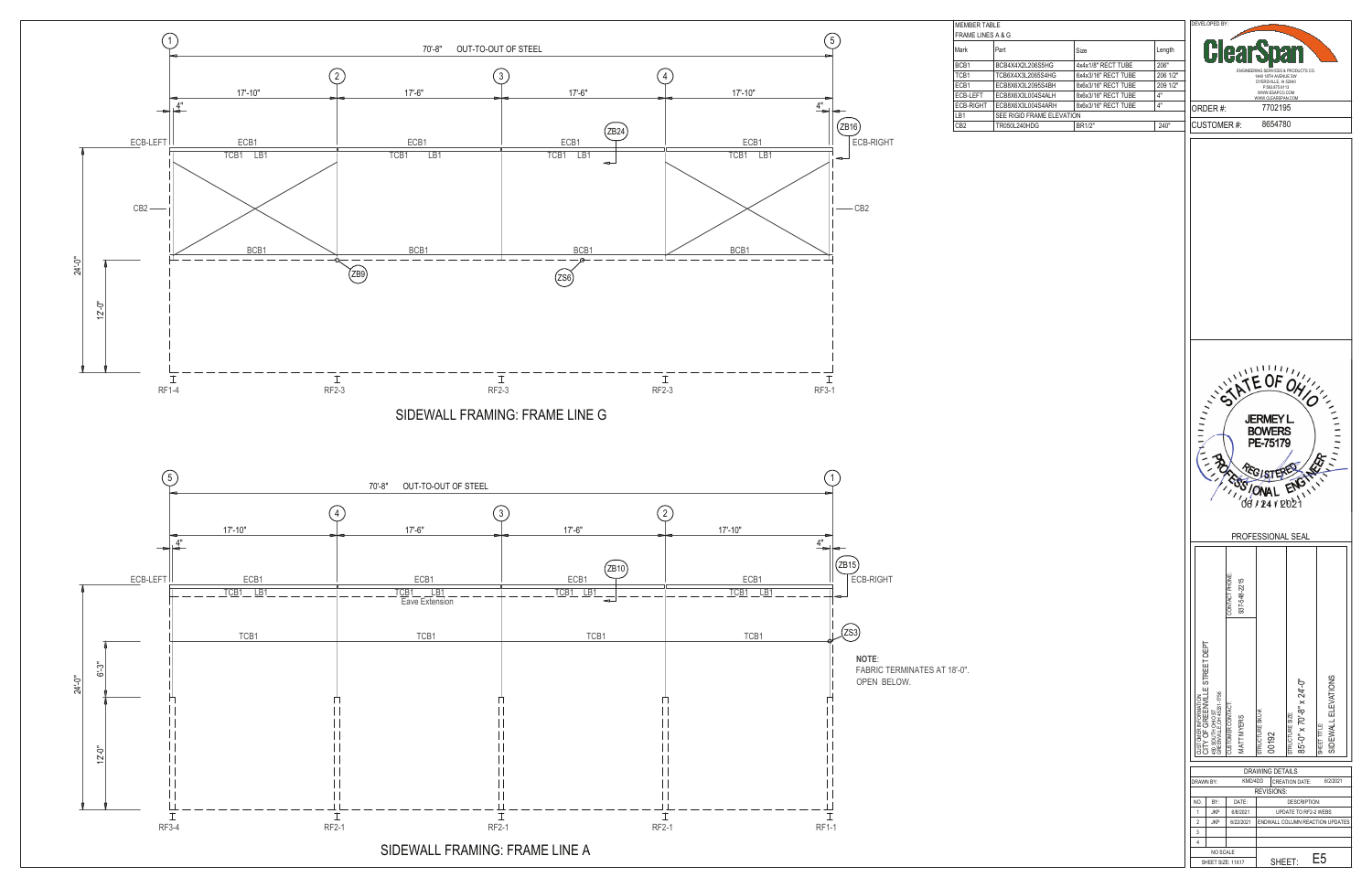EVELOPED B **Clea** ENGINEERING SERVICES & PRODUCTS CO. 1440 18TH AVENUE SW DYERSVILLE, IA 52040 P:563.875.6113 WWW.ESAPCO.COM WW.CLEARSPAN.CO 7702195 ORDER #: CUSTOMER #: 8654780

|                  |                   |           |                                 | <b>DRAWING DETAILS</b>            |    |  |  |
|------------------|-------------------|-----------|---------------------------------|-----------------------------------|----|--|--|
| <b>DRAWN BY:</b> |                   | KMD/4DD   |                                 | <b>CREATION DATE:</b><br>6/2/2021 |    |  |  |
|                  |                   |           |                                 | <b>REVISIONS:</b>                 |    |  |  |
| NO.              | BY:               | DATE:     | DESCRIPTION:                    |                                   |    |  |  |
|                  | <b>JKP</b>        | 6/8/2021  |                                 | <b>UPDATE TO RE2-2 WEBS</b>       |    |  |  |
| 2                | <b>JKP</b>        | 6/22/2021 | ENDWALL COLUMN REACTION UPDATES |                                   |    |  |  |
| 3                |                   |           |                                 |                                   |    |  |  |
| 4                |                   |           |                                 |                                   |    |  |  |
|                  | NO SCALE          |           |                                 |                                   |    |  |  |
|                  | SHEET SIZE: 11X17 |           |                                 | SHFFT:                            | E6 |  |  |



ENDWALL FRAMING: FRAME LINE 5



| MEMBER TABLE     |                   |                     |        |
|------------------|-------------------|---------------------|--------|
| FRAME LINE 1 & 5 |                   |                     |        |
| Mark             | Part              | Size                | Length |
| EC1              | EWCD4X4X3L1640AHG | 4x4x3/16" RECT TUBE | 164"   |
| EC <sub>2</sub>  | EWCD6X4X3L2300AHG | 6x4x3/16" RECT TUBE | 230"   |
| EC3              | EWCD6X4X3L2900AHG | 6x4x3/16" RECT TUBE | 290"   |
| EC4              | EWCD8X4X3L2900AHG | 8x4x3/16" RECT TUBE | 290"   |
| BCB2             | EWBCB4X4X2L105A3H | 4x4x1/8" RECT TUBE  | 105"   |
| BCB3             | EWBCB4X4X2L180A4H | 4x4x1/8" RECT TUBE  | 180"   |
|                  |                   |                     |        |

**\*NOTE**: ZS6 IS ONLY USED WITH BCB3 (16'-0" BAYS)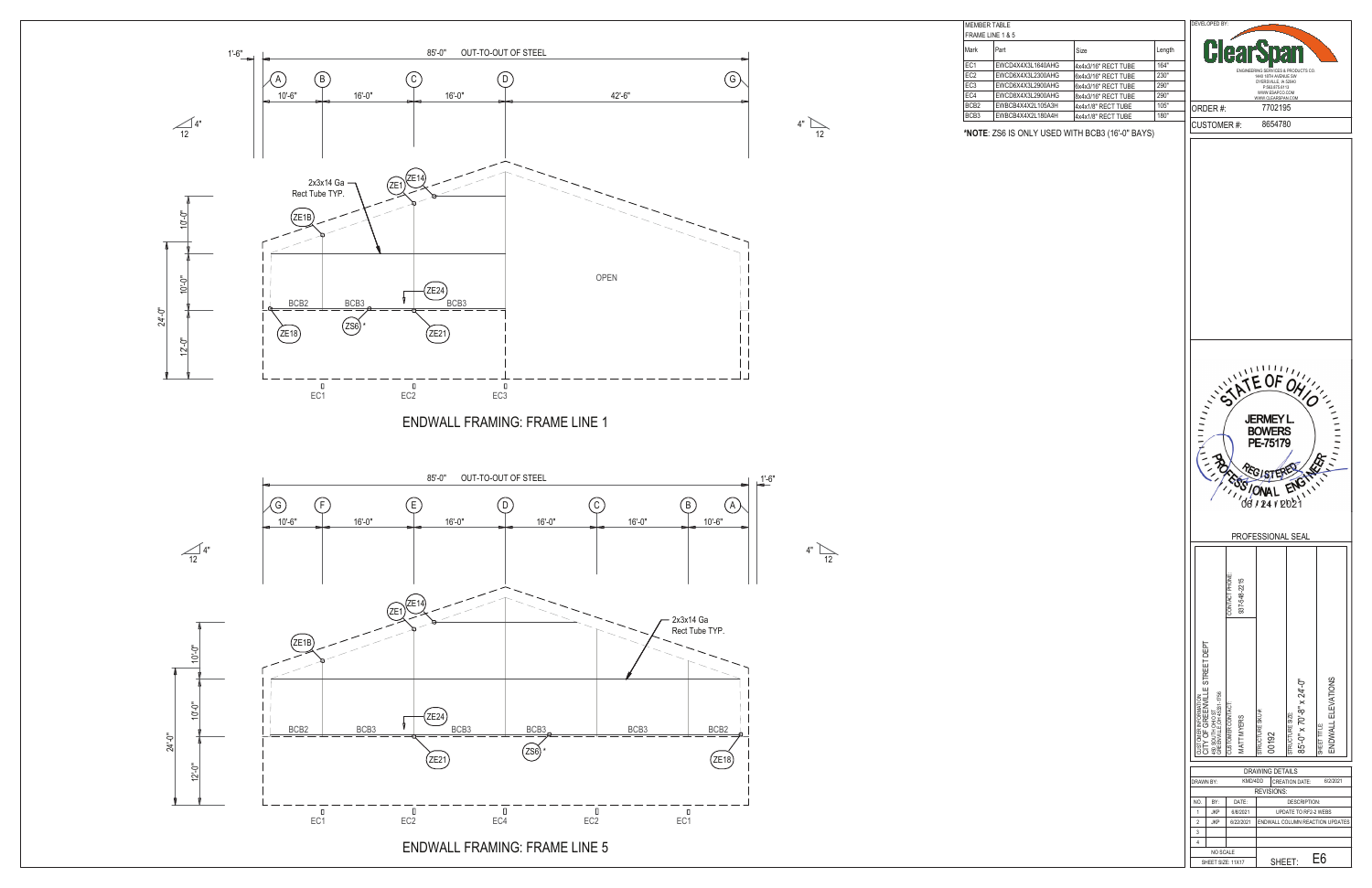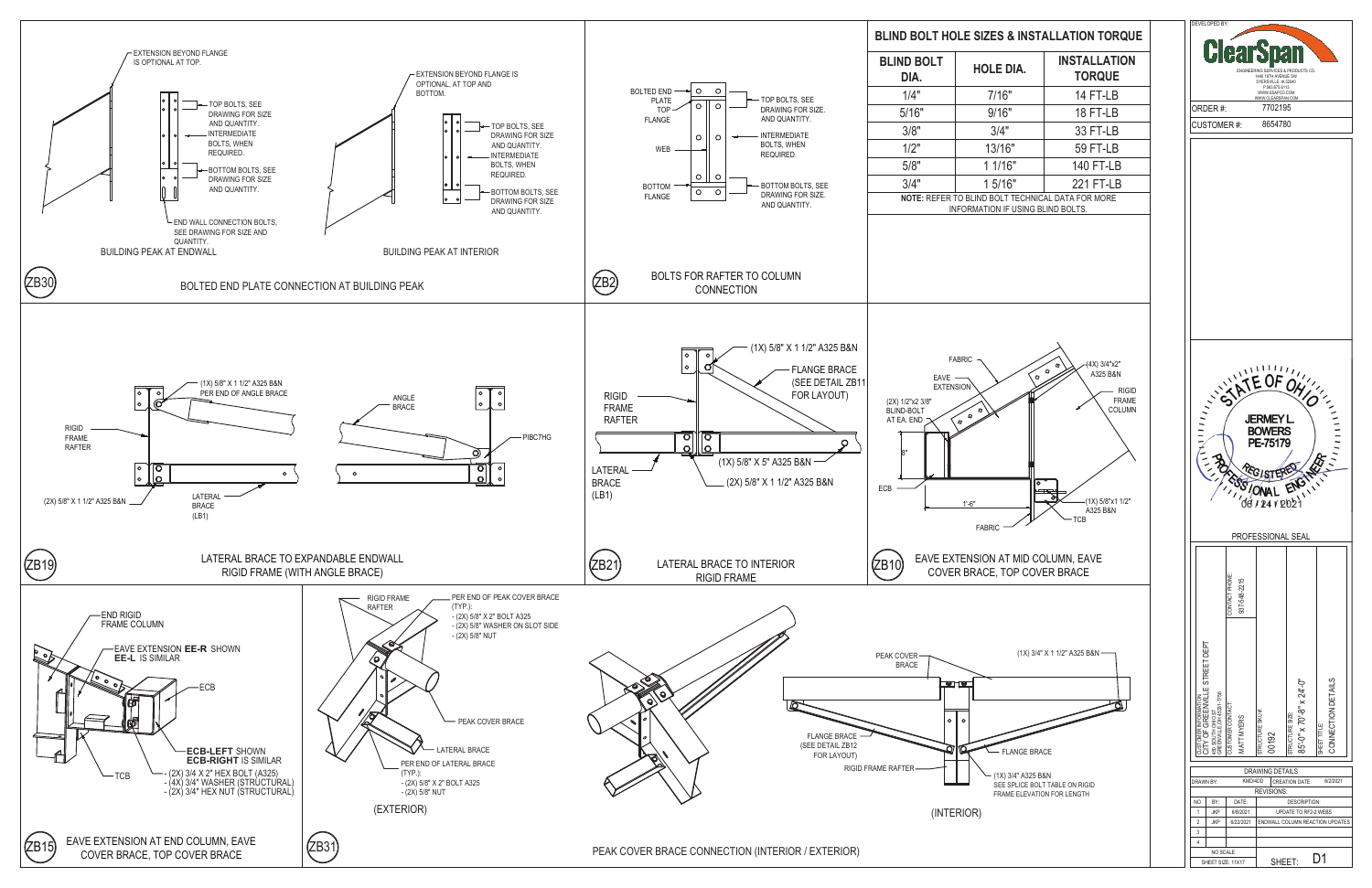